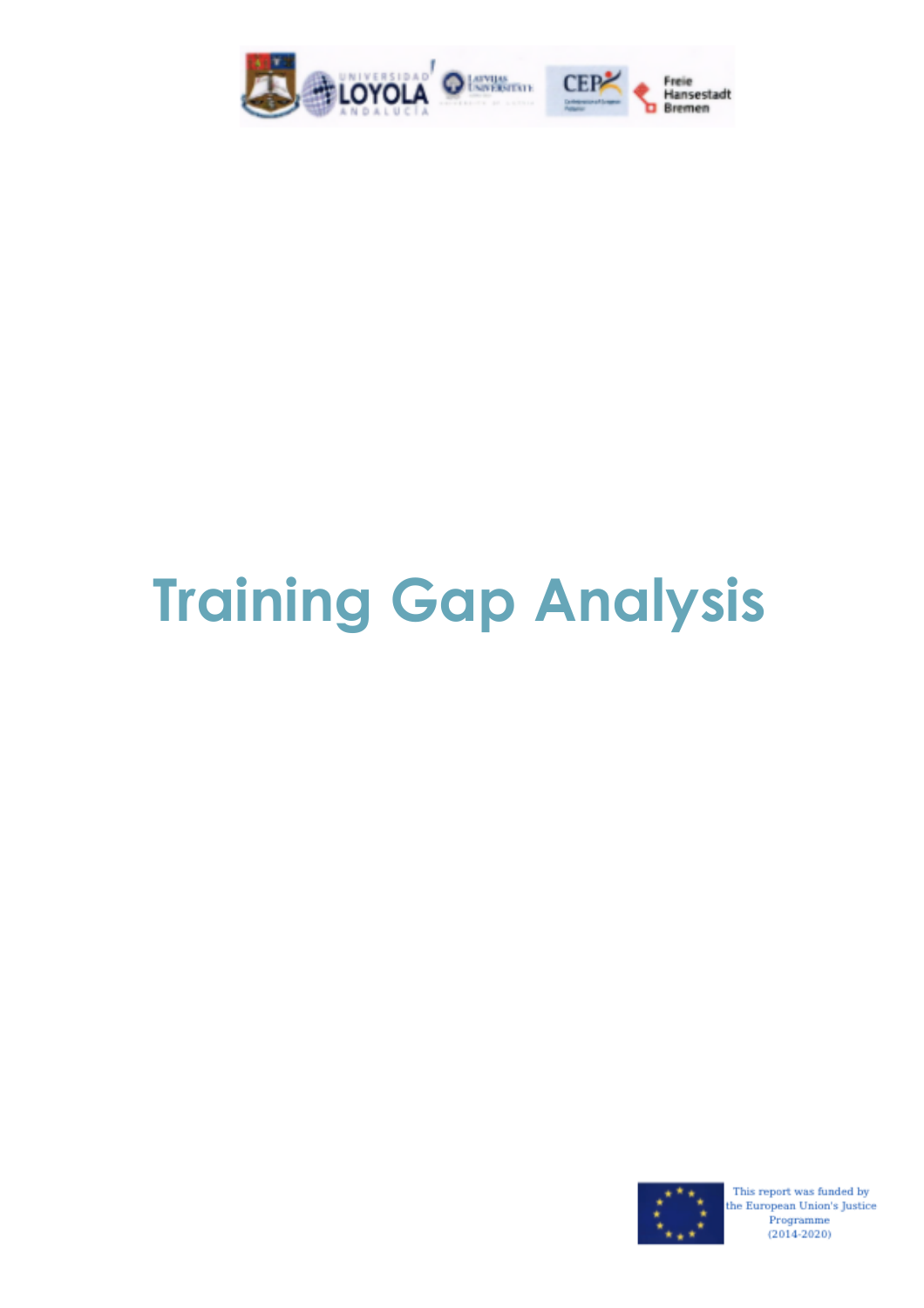## Training Gap Analysis on FD 829/2009 and FD 947/2008

#### **Table of Contents**

| II.1. THE PROFILE OF RESPONDENTS TO THE SURVEY ON FD 829/2009 6 |  |
|-----------------------------------------------------------------|--|
|                                                                 |  |
| II.3. THE GENERAL PERCEPTION OF THE FD 829/2009 7               |  |
|                                                                 |  |
|                                                                 |  |
|                                                                 |  |
| III.1. THE PROFILE OF THE RESPONDENTS IN THE SURVEY FOR FD      |  |
|                                                                 |  |
| III.2. THE LEVEL OF KNOWLEDGE AND PREVIOUS EXPERIENCE  9        |  |
|                                                                 |  |
|                                                                 |  |
|                                                                 |  |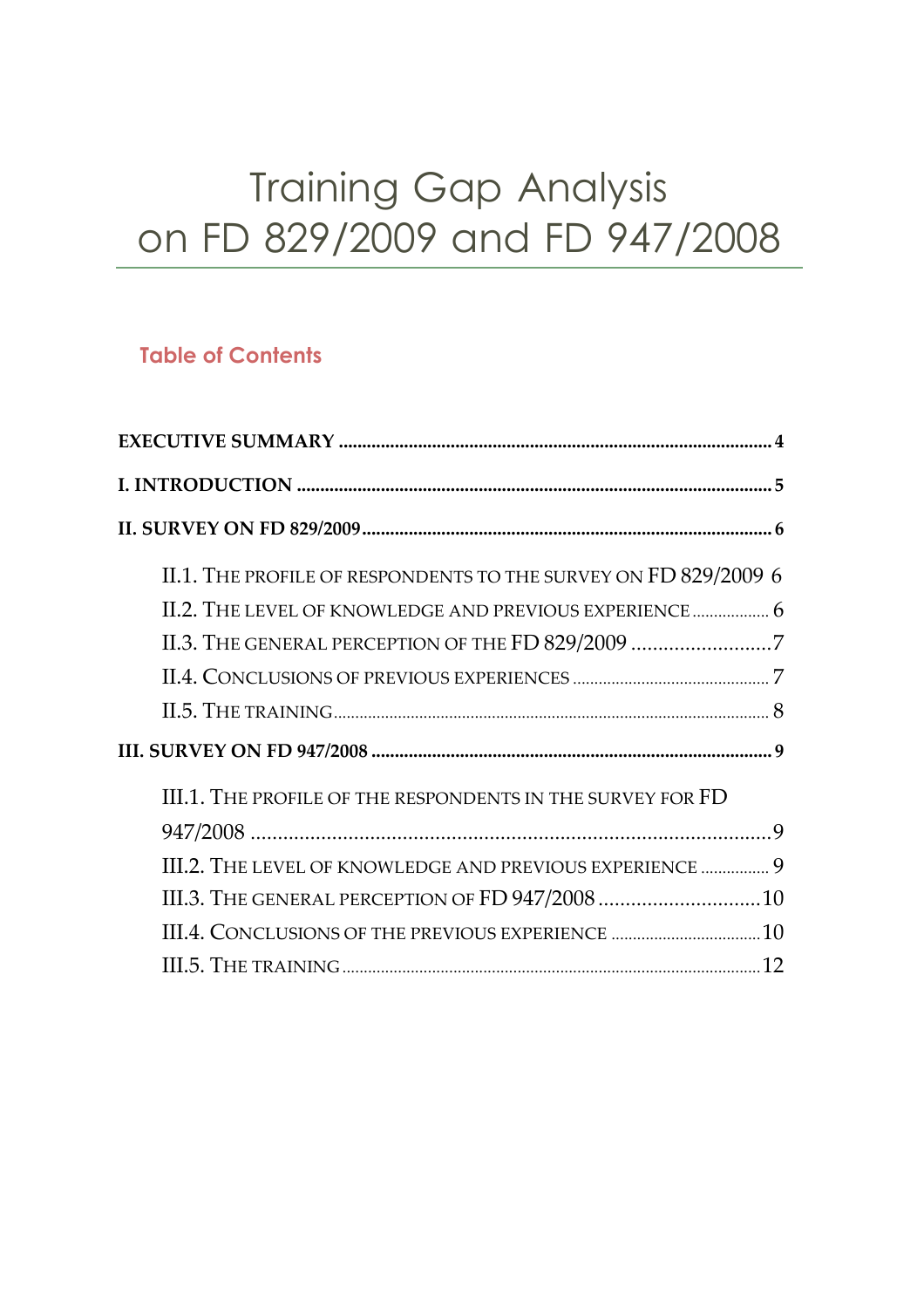#### **Disclaimer**:



*This report was funded by the European Union's Justice Programme (2014-2020).The content of this report represents only the views of the implementing beneficiaries and their sole responsibility. The European Commission does not accept any responsibility for use that may be made of the information it contains.*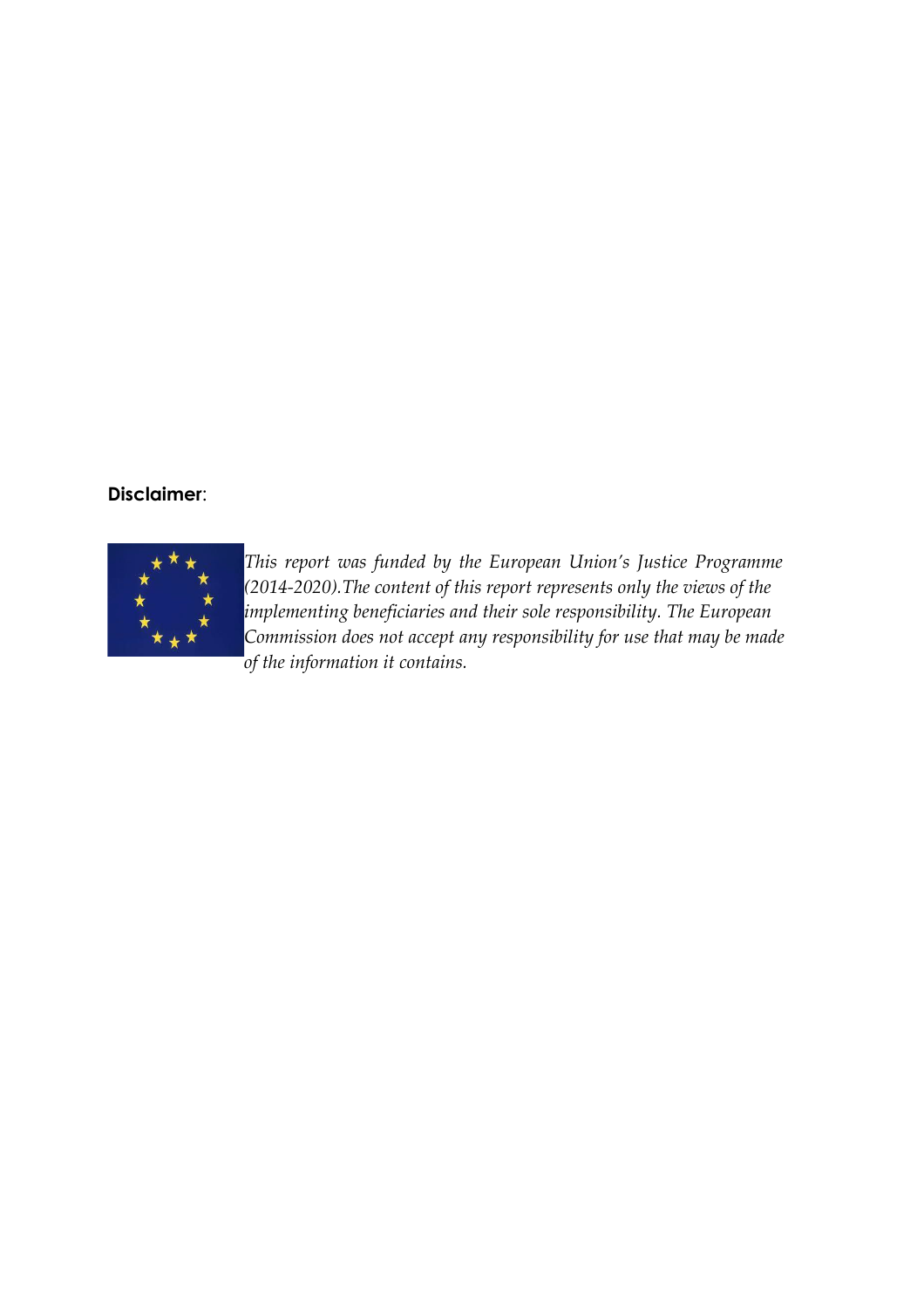### **Executive Summary**

In order to identify the training gaps in the relation to the implementation of Framework Decisions (FDs) 947/2008 and 829/2009, an European survey has been conducted with the assistance of the European Judicial Network. The survey was placed on the *EU Survey* platform and competent authorities from the European Union (EU) were invited to fill out the questionnaire. By the end of April, a total of 35 respondents had registered their answers on the platform.

As far as FD 829/2009 is concerned, most of the respondents selfevaluated their knowledge as medium. The FD was considered by respondents as very useful in reducing the proportion of pre-trial detainees, yet complicated and "difficult to implement". Some of the most important obstacles in the implementation of this FD are

- *not knowing the legal options in the Executing State (ES),*
- *not being familiar with the procedure and*
- *not receiving the documents in an accessible language*.

Some level of anxiety regarding the trust in another jurisdiction to follow the supervisory measures was also present.

In relation to FD 947/2008, respondents evaluated their level of knowledge slightly higher than for FD 829/2009. This can be explained also by the fact that almost half of them have had experience of using this regulation in the past. As for FD 829/2009, this FD is also considered important and useful, yet time consuming, complicated and confusing. The main difficulties mentioned in relation to the implementation of FD 947/2008 were:

- *not being sure about the legal options in the ES,*
- *not being sure that the obligations will be carried out in the ES,*
- *not having clear standards of how to measure the rehabilitation prospects and so on.*

Practical issues such as how to fill out the certificate, how to adapt the sentence/decision and how to identify the competent authority in the ES were also mentioned among the difficulties.

Most of the respondents stated that they would like to benefit from training that should be delivered in an interactive and case-base manner.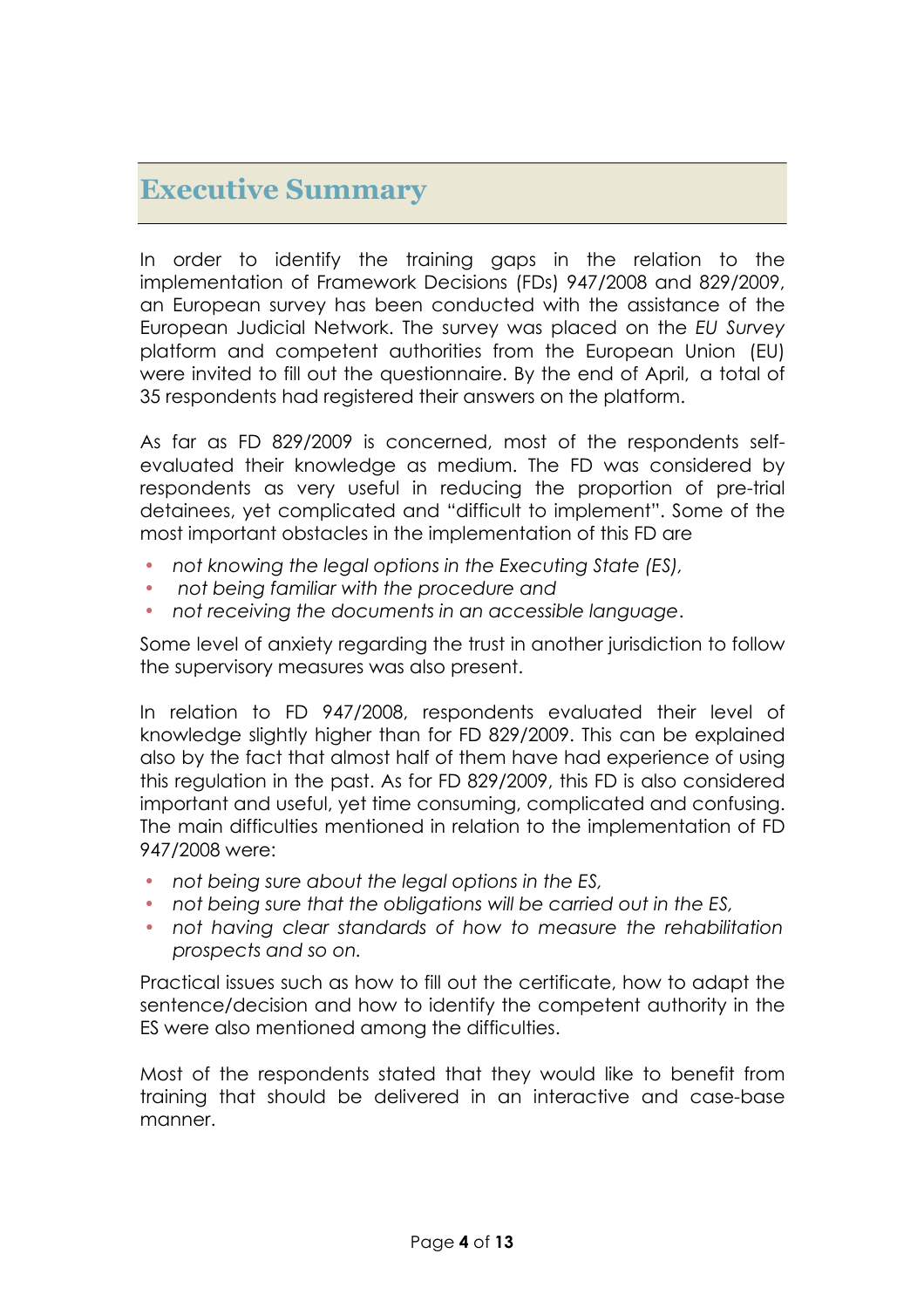The conclusion of this evaluation is that implementation of these two FDs is still in an early phase, with practitioners still anxious of working together at the EU level for two reasons. One reason is that the competent authorities from different member states still do not know each other and their systems very well. The second is that these procedures are relatively new for the judiciary and demand a different framework of thinking from the judiciary. When dealing with a foreign citizen, the judiciary has to take into account not only the regulations from its own jurisdiction but to think wider, taking into account also the legislation from another jurisdiction. This paradigm shift will require some time to fully embed. Another important observation that derives from this study is that competent authorities need more support in implementing these FDs. "Not knowing where to find help" was mentioned many times in the course of this study.

Based on this evaluation, the PONT project will design an e-manual focusing on: helping the competent authorities to become more familiar with each other and their systems, providing more detailed information on the procedures that both FDs involve and focus on the main difficulties mentioned in the assessment (e.g. how to adapt a sentence / decision, how to identify the competent authority in the ES, how to conduct a rehabilitation test etc.).

At the same time, the e-manual will include practical examples where these difficulties will be debated and solved.

## **I. Introduction**

In order to identify the training needs of the competent authorities in relation to FD 947/2008 and FD 829/2009, a pan European survey was organized. The survey was agreed among the members of the consortium and pre-tested in Romania, Spain and Latvia. Following some revision, the survey was distributed to all contact points of the European Judicial Network with the request to pass it on to the competent authorities responsible for the implementation of the two FDs. At the same time, members of the PONT consortium directly contacted the competent authorities in their own jurisdictions with the same request.

The survey was uploaded on the EU Survey platform and links were provided to those interested to fill out the questionnaire:

FD 829 - https://ec.europa.eu/eusurvey/runner/SurveyFD829 FD 947 - https://ec.europa.eu/eusurvey/runner/SurveyFD947

In order to collect as many answers as possible, the survey was open for two months: March and April 2019.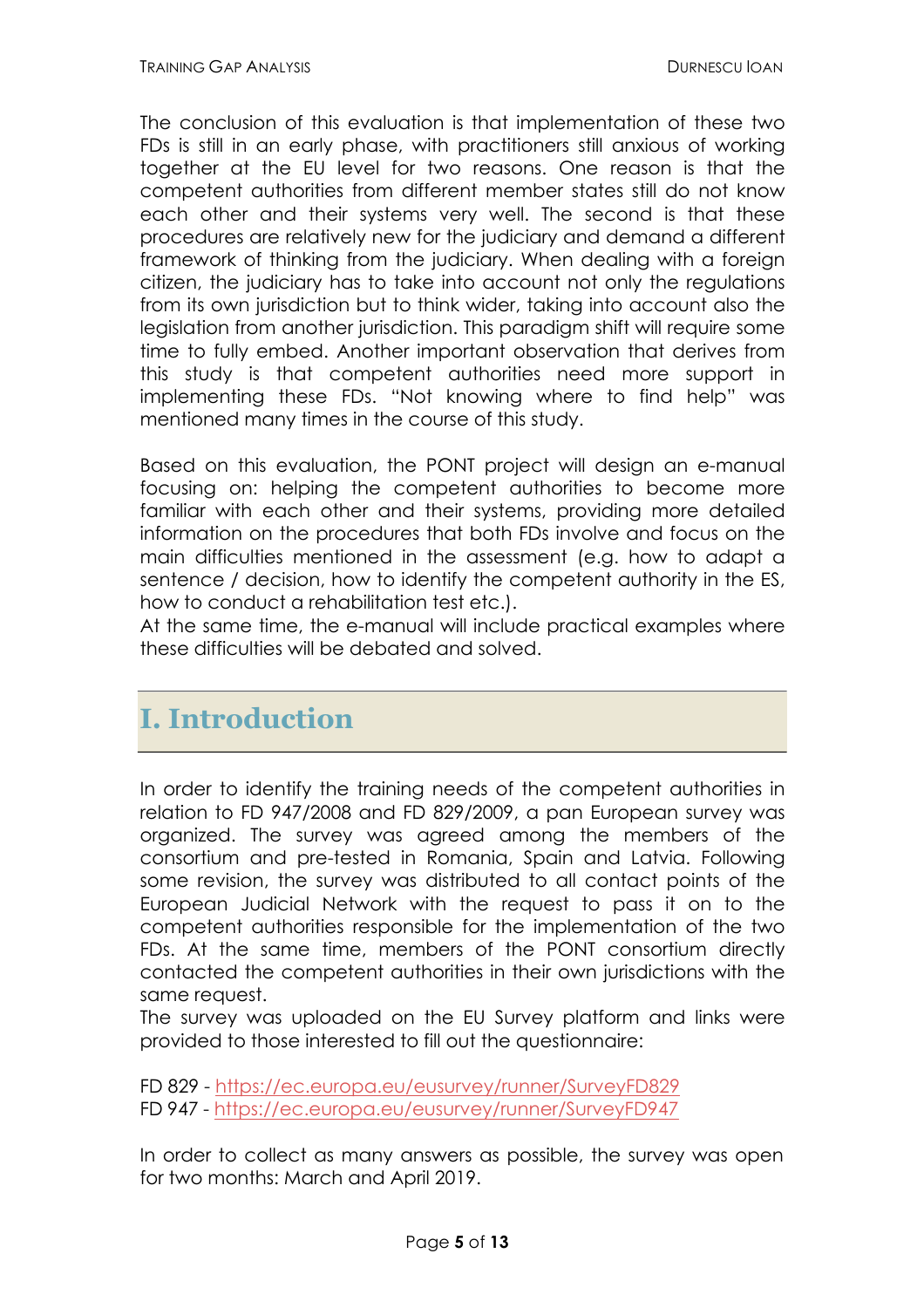By the end of this period, a total of 35 answers were registered in the system: 15 for FD 829 and 20 for FD 947. More details about the respondents will be given in a subsequent section of the report. Although the number of the respondents was quite modest, it mirrors the experience of consortium partners, and as such indicates that this study provides a useful snapshot of existing training needs in relation to the implementation of these two FDs.

## **II. Survey on FD 829/2009**

#### **II.1. The profile of respondents to the survey on FD 829/2009**

A total of 15 respondents completed the questionnaire dedicated to FD 829/2009. The table below describes the gender, country of jurisdiction and professional status of these respondents:

| Gender   | <b>Jurisdiction</b> | Professional status in<br>relation to the FD 829 |
|----------|---------------------|--------------------------------------------------|
| Male 10  | Slovakia 2          | Comp. authority as ES                            |
|          | Italy 1             | Comp. authority as ES                            |
|          | Finland 1           | Comp. authority as ES                            |
|          | Saxony/Germany 1    |                                                  |
|          | Germany 1           | Comp. authority as ES                            |
|          | Spain 1             | Comp. authority as ES                            |
|          | Romania 1           | Comp. authority as IS                            |
|          | Latvia 1            | Comp. authority as both                          |
|          |                     | IS and ES                                        |
| Female 5 | Portugal 1          |                                                  |
|          | Poland 1            |                                                  |
|          | Lithuania 1         | Comp. authority as ES                            |
|          | Croatia 1           | Comp. authority as ES                            |
|          | The Netherlands 1   | Comp. authority as ES                            |

**Table 1.** The profile of respondents for the FD 829/2009

#### **II.2. The level of knowledge and previous experience**

In terms of previous experience in relation to the implementation of FD 829/2009, only three respondents stated that they have used this FD. However, most of the respondents evaluated their own level of knowledge regarding the use of FD 829/2009 as medium (7), good (4) or very good (3). Only one competent authority (Italy) self-evaluated its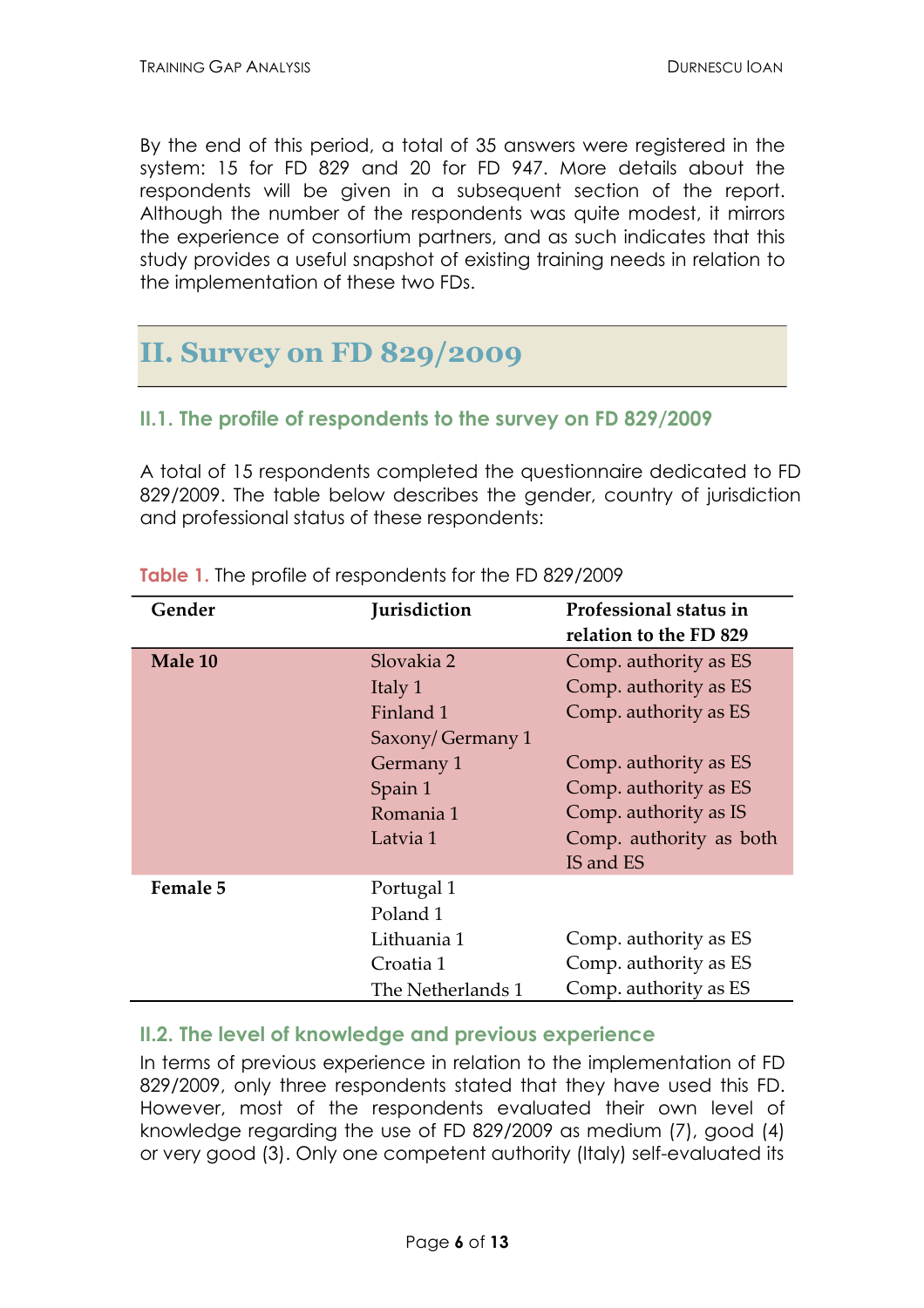level of knowledge as very low. Those with past experience tend to evaluate their knowledge higher.

#### **II.3. The general perception of the FD 829/2009**

Two questions were designed to capture the perception of respondents regarding the use of FD 829/2009.

In general, respondents acknowledged that FD 829/2009 is very useful in reducing the pre-trial detention for foreign offenders from other EU member states.

However, responses indicate that the FD is very rarely used for several reasons: "the possibility for applying it is very limited", "there is no experience in dealing with it" and it is "difficult to implement".

Those who used this FD appreciate it as useful, important but also complicated and time consuming.

Most respondents had no experience in using this FD as issuing state. Nethertheless, two respondents found it difficult "to rely on the other member state to supervise the offender". As difficulties in implementing the FD 829/2009, the respondents mentioned:

- **not knowing the legal options in ES – 5**
- not having someone to consult with 1
- prosecutors not being very aware or interested in this option 1 (the same respondent stated that 'the prosecutor wants the accused to be available')

#### **II.4. Conclusions of previous experiences**

Only two respondents briefly described a positive or a negative experience in relation to the use of FD 829/2009 as IS.

The positive experience was reported from Romania with a case that involved a transfer to Italy. In this case all went well due to "the personal contact between the competent authorities in both countries".

The two negative experiences were reported in relation to failing to provide complementary information by the Issuing State and a misunderstanding of one member state regarding the interpretation of the *obligation not to leave the country* (which is often taken as not to leave the place). In that jurisdiction the measure of 'not leaving the place' has to be renewed every four months which creates more paperwork.

As Executing State, the respondents stressed again the isolated use of FD 829/2009. The main difficulties they mentioned were common to other FDs (e.g. how to determine the habitual residence or the links with the ES). Another difficulties cited were: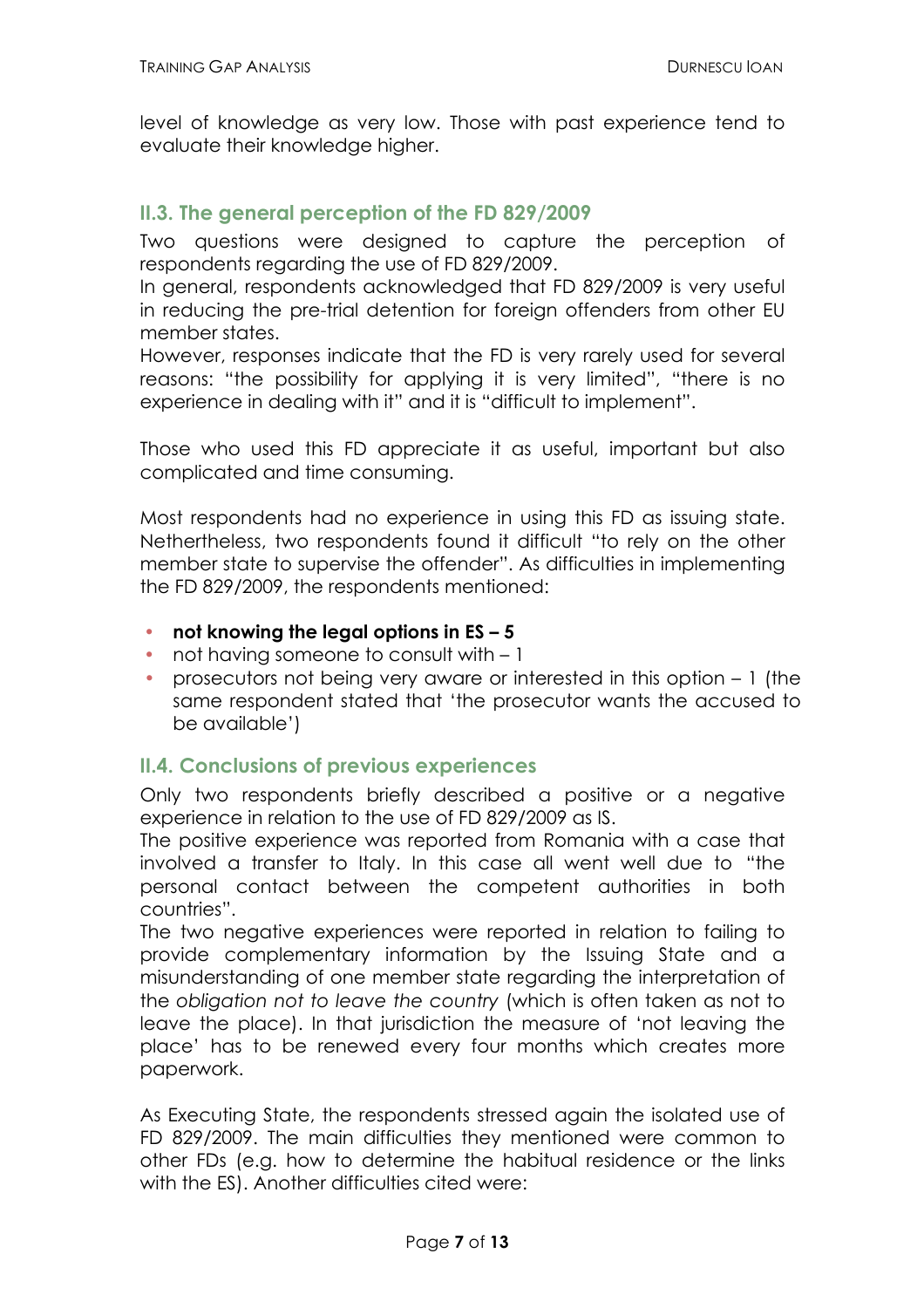- **not being familiar with the procedure – 3**
- **not receiving documents in an accessible language – 3**
- the lack of procedure when the person is already in the ES prior to the transferring procedure - 1
- not having clear quidelines 1
- difficulties in adapting the supervision conditions to the national context – 1
- $\cdot$  time limits too tight  $-1$
- not having someone to consult with 1

Only one participant had to refuse one transfer due to the lack of information.

#### **II.5. The training**

Ten out of 15 respondents stated that they would like training in how to effectively implement FD 829/2009.

As far as content is concerned, respondents suggested the following topics:

- **1. how to identify the competent authority in the ES - 3**
- **2. how to adapt the measure in the national context - 3**
- 3. general knowledge about the FD 2
- 4. how to fill out the certificate 2
- 5. what are the options in the ES in the pre-trial stage 2
- 6. where to find help 2

Most respondents suggested the use of practical examples and case discussions as the main way of training delivery.

Four respondents favored a two-day training format, while others suggested self-study based on manuals (4), webinar (2) and serious game and simulation (1).

The reason they seem to suggest self-study formats is the lack of time.

Two respondents mentioned some such training materials already exists in their jurisdictions. These respondents have been contacted to request access to the materials.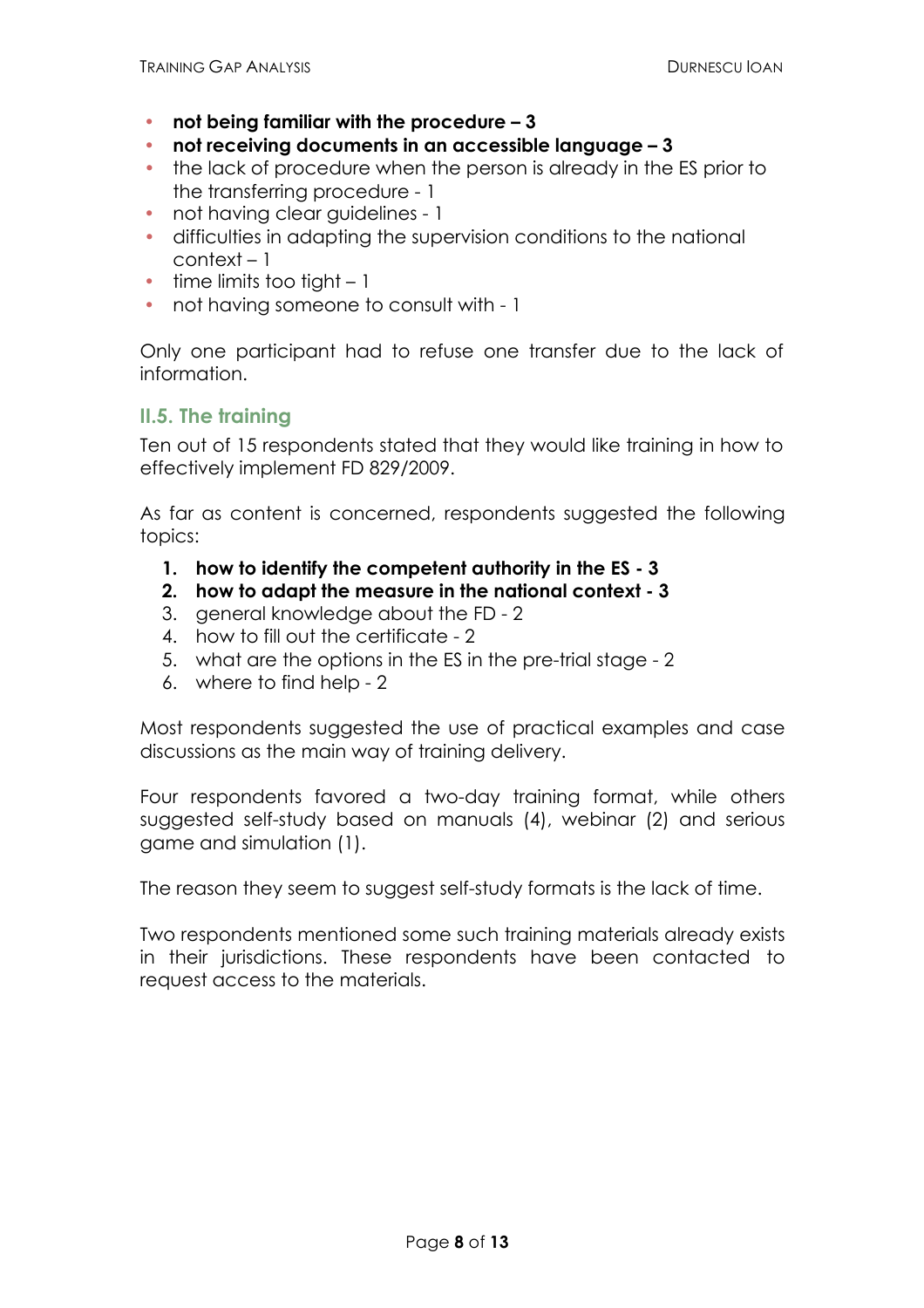## **III. Survey on FD 947/2008**

#### **III.1. The profile of the respondents in the survey for FD 947/2008**

A total of 20 respondents undertook the survey on FD 947/2008. In the table below, one can find the main respondents characteristics' in terms of gender, jurisdiction and professional capacity.

| Gender      | Jurisdiction    | Professional status in relation to FD<br>947/2008 |
|-------------|-----------------|---------------------------------------------------|
| <b>Male</b> | Slovakia        | Min of Justice                                    |
|             | Slovakia        | Min of Justice                                    |
|             | Italy           | Min of Justice                                    |
|             | Saxony/Germany  | Min. of Justice                                   |
|             | Greece          | Min of Justice                                    |
|             | Germany         | Competent authority as IS and ES                  |
|             | Spain           | Competent authority as IS and ES                  |
|             | Romania         | Competent authority as IS                         |
| Female      | Portugal        | Min. of Justice                                   |
|             | Italy           | Competent authority as ES                         |
|             | Greece          | Min of Justice                                    |
|             | Latvia          | Competent authority as IS and ES                  |
|             | Finland         | Competent authority as IS and ES                  |
|             | France          | Min of Justice                                    |
|             | Croatia         | Competent authority as IS and ES                  |
|             | Czech Republic  | Competent authority as IS                         |
|             | The Netherlands | Competent authority as IS and ES                  |
|             | Romania         | Probation staff                                   |
|             | Romania         | Probation staff                                   |

**Table 2.** The profile of the respondents in the survey on FD 947/2009

#### **III.2. The level of knowledge and previous experience**

The level of knowledge regarding FD 947/2009 is self-assessed as low by five respondents. Eight respondents assessed their level of knowledge as moderate. Six respondents assessed their level of knowledge as good and very good.

Almost half of the sample (9) had had previous experience in implementing FD 947/2008.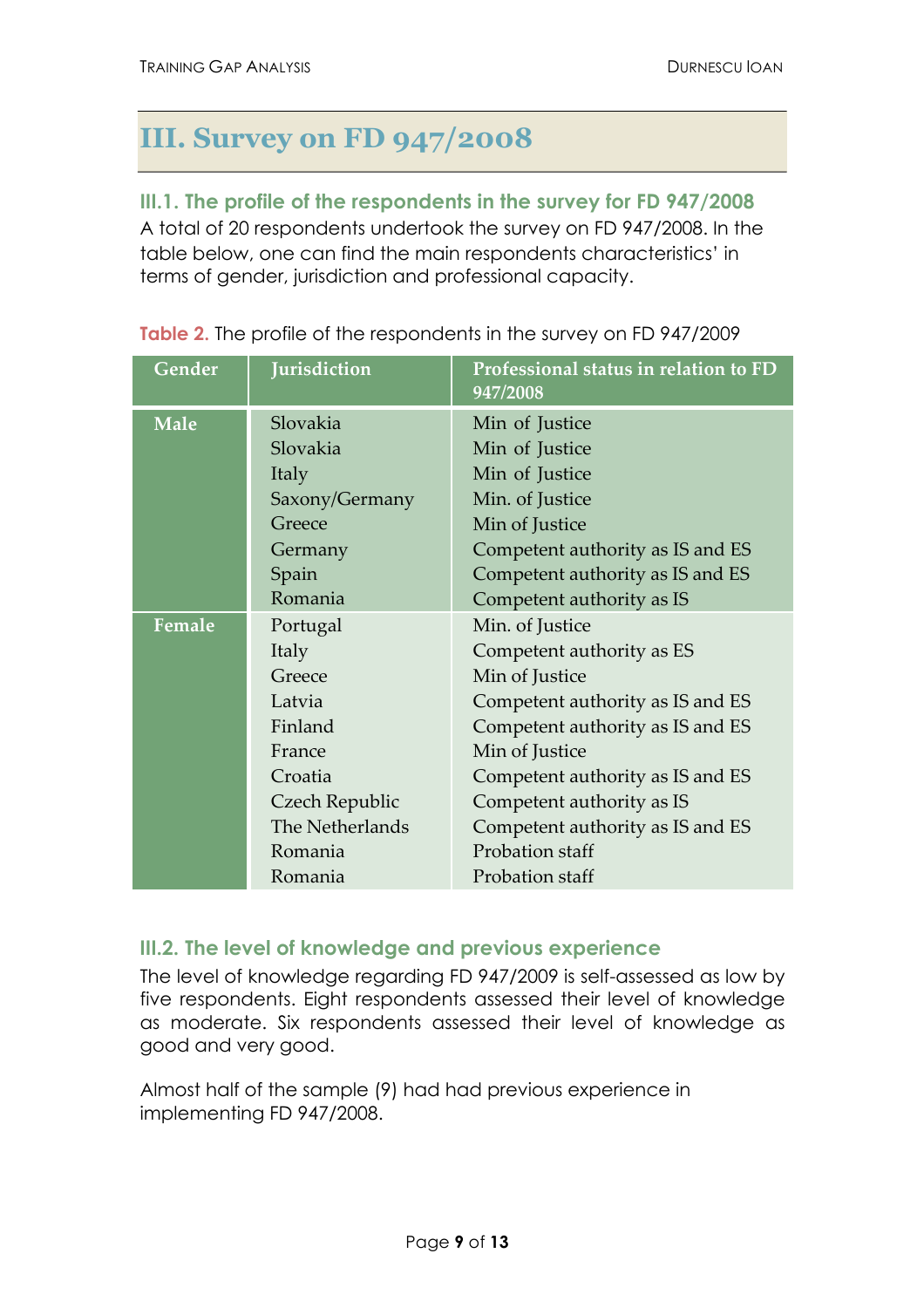#### **III.3. The general perception of FD 947/2008**

Many respondents (8) stated that FD 947/2008 is very important for those individuals "in a mobility situation" to preserve their family links and job stability in the country of domicile.

However, its application seems to be complicated, confusing and time-consuming for some respondents (3). It seems that the application of this FD poses some difficulties also from perspective of domestic legislation.

One respondent explained the limited application of the FD by mentioning the weak application of the Council of Europe Convention of 1964. Another one mentioned the relative conservationism of the judiciary in accepting new procedures. One mentioned the lack of training for the judiciary and lawyers.

Overall, it seems that the respondents in the survey found this FD very useful but also too complicated and time-consuming to use in practice. These conclusions were reinforced especially by those with previous experience with this FD.

When asked to select the most relevant words for describing the FD 947/2008, the respondents mentioned:

- $\cdot$  Important 9
- $\cdot$  Useful 9
- Time consuming 5
- Complicated 4
- Confusing 2

The answers to this question emphasize the same perception as the previous one: the FD is useful and important but also time-consuming and complicated. This perception could be explained by the novelty of this tool for the judiciary but also by the huge diversity in the penal field across Europe, that makes cooperation between member states cumbersome and stressful.

#### **III.4. Conclusions of the previous experience**

Those who have experience in working with FD 947/2008 as IS mentioned the following key general difficulties:

- searching for the competent authority in the ES, especially when there is more than one competent authority in that jurisdiction,
- not knowing the legal possibilities in the ES,
- difficulty of adapting some measures that are specific to one jurisdiction (e.g. probation of social services - Italy),
- lack of response from the ES or difficulty to obtain information about the rehabilitation prospects,
- $\cdot$  time consuming,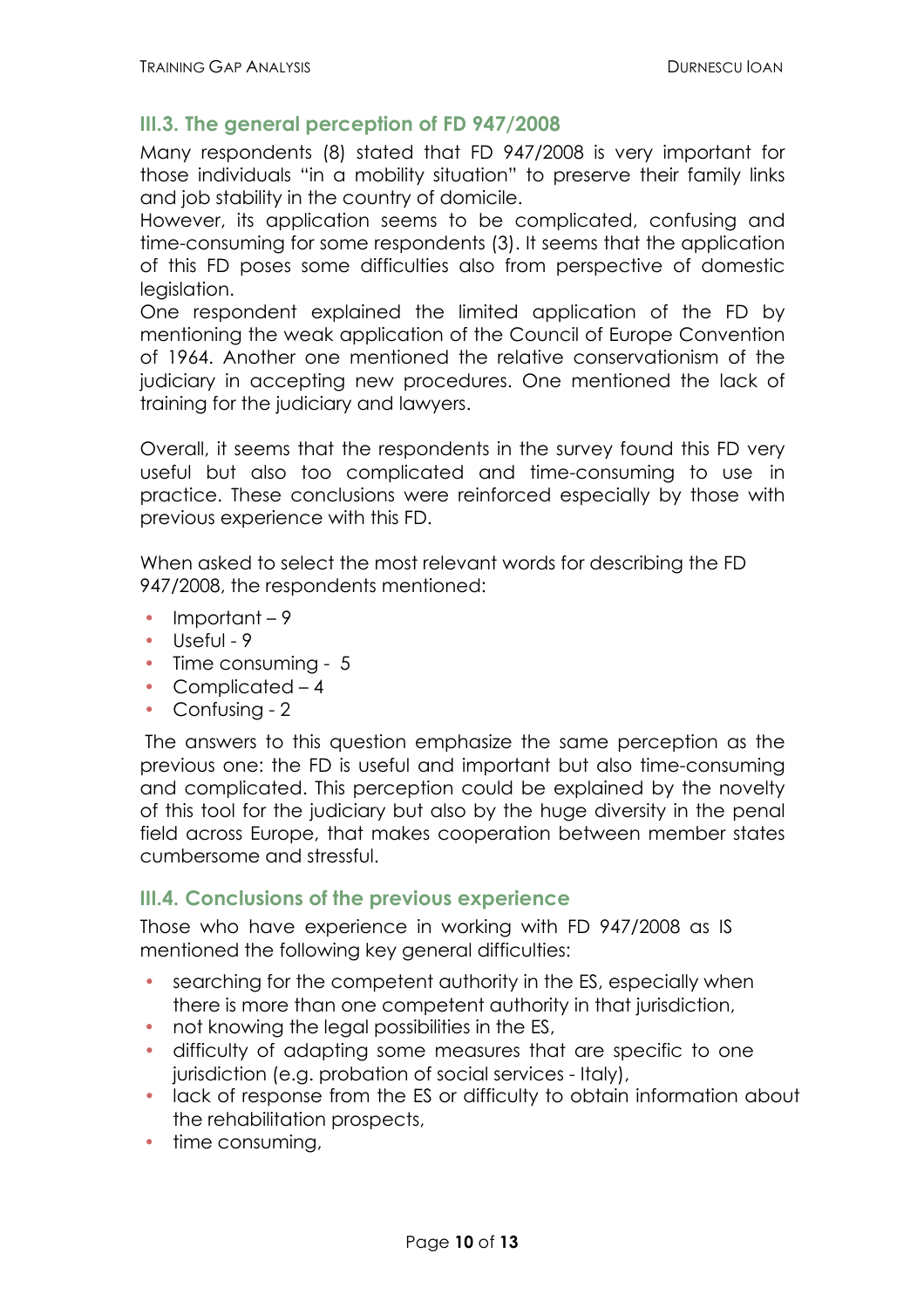- need to rely on the probation service to obtain information about the case,
- **.** limited knowledge about this FD.

When asked to select from the pre-established words and expressions, they selected the following difficulties as IS:

- **Not knowing the legal options in the ES – 9**
- **No being sure that the obligation will be carried out in the ES – 9**
- **Not having clear standards to measure the rehabilitation prospects – 5**
- Not having someone to consult with 4
- $\cdot$  Filing the certificate  $-3$
- $\cdot$  Hearing the convicted person  $-3$
- $\cdot$  Time limits too tight  $-3$
- Finding the competent authority in the ES 3
- Getting the documents translated 1

Most of the respondents were not in the position to provide examples of good practice in implementing FD 947/2008. However, the Romanian respondents mentioned one case (which could be the same case) with a Bulgarian sentenced person transferred to Bulgaria, although the Romanian sentence was a complex one: combining the obligation to undertake a program with community service.

Three types of cases were mentioned as negative examples: where there was a lack of sufficient information, when community service could not be transferred to Germany and when due to the length of the procedure, the 6 month-limit was no longer complied with.

Only a few respondents were in the position to respond to the question about their perception of FD 947/2008 as ES in general terms (6). Overall, the respondents evaluate the experience of this FD implementation from the ES perspective as a positive one. However, they mention as difficulties:

- receiving cases that have no domicile on the ES territory,
- difficulties in adapting the sentence the nature of the obligations and the duration of the probation period. Community service from Spain seems to be difficult to adapt in France.
- difficult to adapt the duration of the sentence when the maximum possible in the ES was already passed in the IS.
- difficulties to assess the domicile criteria (in Spain)
- difficulties when the competence should be transferred back in case of breach.
- the poor quality of the information in the certificate.
- the lack of information about how supervision was progressing in the IS.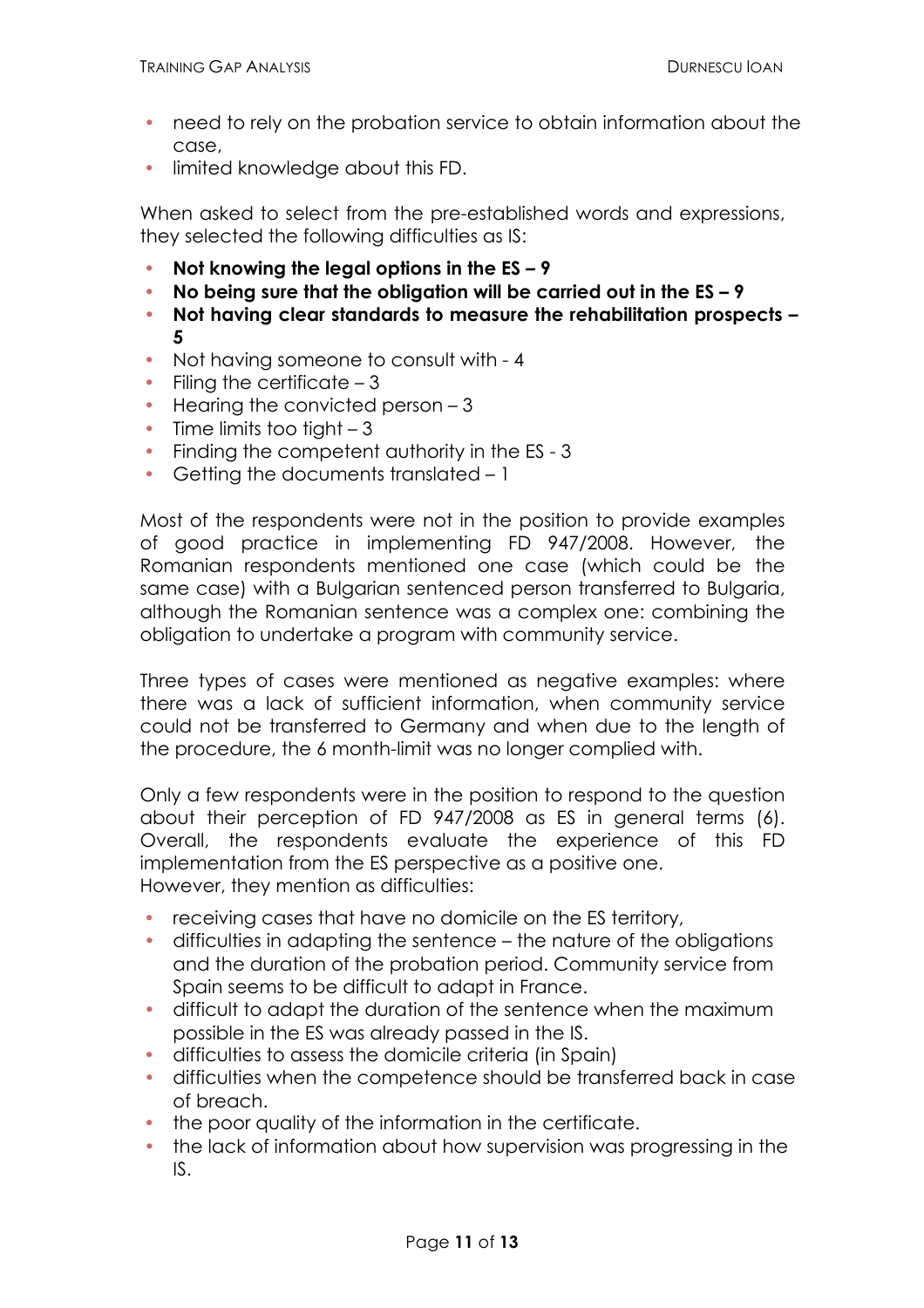Such difficulties are not observed among jurisdictions that work closely together or which share the same of legal traditions (e.g. Slovenia and Czech Republic). In these instances, once the sentence is adapted and recognized by the ES competent authorities, the probation services have no difficulties in enforcing it.

When asked to select from the existing options, the respondents referred to the following difficulties as ES:

- **Difficulties in adapting the obligations and measures - 7**
- **Not receiving the documents in an accessible language - 5**
- **Not having clear standards to test rehabilitation prospects – 5**
- **Not being familiar with the procedure – 5**
- $\cdot$  Time limits too tights  $-4$
- Probation service overcrowded 3
- Not having someone to consult with 2
- Not knowing what probation service is doing in my country 1
- $\cdot$  Too busy 1

To some extent, the difficulties are related to the cases when the ES had had to refuse recognition and supervision. Most of the respondents were not in a position to give concrete examples of refusal. However, four respondents provided useful examples where they had had to refuse the transfer:

- where there were no ties between the person the ES no nationality, no domicile and no family ties
- when there was no correspondence between the IS and ES legislation – for instance:
	- $\checkmark$  community service in Romania is an obligation attached to other sanctions and not a main sanction in itself,
	- $\checkmark$  the rate of alcohol in blood is regulated differently in different countries and that makes it a criminal case or not.
	- $\checkmark$  some substances are classified as drugs only in some countries.
	- $\checkmark$  conditional release in Romania comes under probation supervision only if the probation term is at least 2 years. If this period is lower, there is no supervision during conditional release.

#### **III.5. The training**

Twelve out of 20 respondents stated that they would need further training. Five do not need training and three respondents did not answer. Some of those with previous experience mentioned they would need training. Some others do not need further training.

The following subjects were suggested for the training on the FD 947/2008: